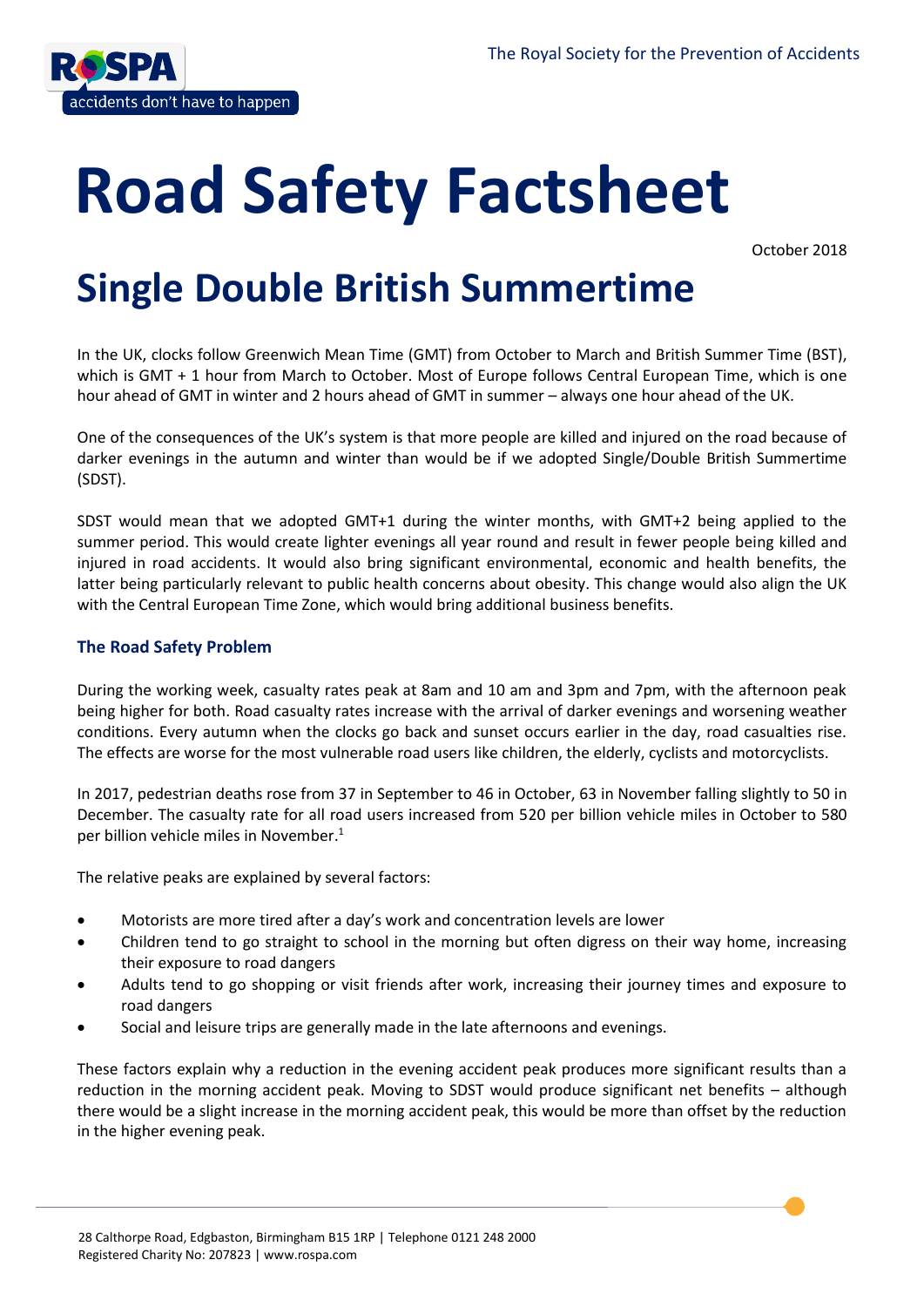

# **The Benefits of Changing to Single/Double Summer Time**

The most recent research estimates that adopting Single/Double Summer Time would have the net effect of saving around 80 lives and 212 serious injuries a year.<sup>ii</sup> Although this estimate is now quite old, it did confirm earlier research which showed that the 1968/71 experiment, when British Standard Time (GMT + 1) was employed all year round (the clocks were advanced in March 1968 and not put back until October 1971) saved around 2,500 deaths and serious injuries each year of the trial period.<sup>iii</sup>

In 2009, the Department for Transport's consultation paper, "A Safer Way: Making Britain's Roads the Safest in the World"iv, confirmed that moving to lighter evenings would prevent about 80 deaths on the road a year. There would be a one-off cost of about £5million to publicise the change but then benefits of around £138million per year, as well as energy savings, business benefits and more opportunities for sport and leisure.

Also in 2009, the National Audit Office published "Improving Road Safety for Pedestrians and Cyclists in Great Britain".<sup>v</sup> In a section looking at seasonal road casualty patterns from 2000-2007, the report stated that there were 10% more collisions killing or injuring a pedestrian in the four weeks following the clocks going back than in the four weeks before the clocks changed.

The Public Accounts Committee recommended that "The Department [for Transport] should take the lead in re-examining the practice of changing clocks at the end of British Summer Time with other central Government departments."vi

# **Other benefits**

The move to SDST would cost the UK very little in monetary terms, but the benefits would be far-reaching, and would cover a wide range of sectors.

# **Environment**

It has been estimated that a switch to Single Double British Summertime would reduce  $CO<sub>2</sub>$  pollution by at least 447,000 tonnes each year, the equivalent to more than 50,000 cars driving all the way around the world.<sup>vii</sup> According to a Cambridge University study, moving to SDST would cut carbon emissions by 450,000 tonnes each year. The energy saved would be equivalent to the annual domestic electricity consumption of 2/3 of Glasgow and 85% of all the power generated by wind, wave and solar renewable energy in England.  $\frac{1}{10}$ 

# **Business**

SDST would align the UK working day with continental Europe's for more effective working, including travelling on the day of meetings leading to fewer overnight stays. At present, the UK market loses an hour of overlap in the morning with Europe and an hour overlap in the evening. Both of these would be removed, increasing overlap by 25% of the working day. Stock market hours would match Europe, and produce a greater overlap with Asia – and although it would mean a reduced overlap with North America, the EU accounts for well over half of the UK's foreign trade (much more than North America).

# **Health and wellbeing**

SDST would bring an average increase of 28% more accessible daylight during waking hours, maximising the beneficial effect of natural light – summer sunlight is our primary source of vitamin D. Because of this, Seasonal Affective Disorder (SAD) and sub-clinical depression, suffered by 500,000 people in the UK, would be reduced by this extra hour of accessible daylight. Extra daylight hours for leisure activity would help fight increasing obesity in UK society, particularly among the young.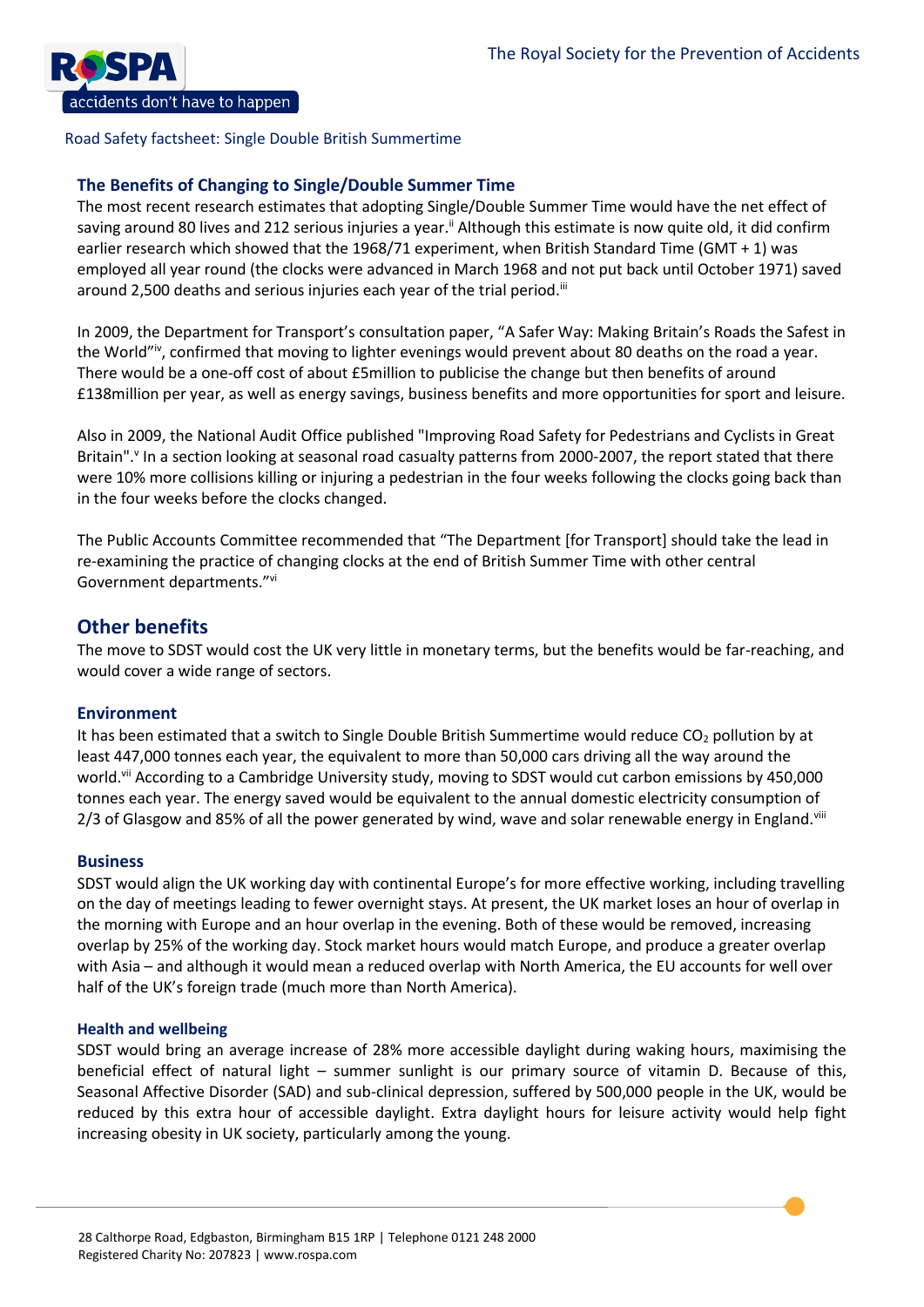

# **Tourism**

Changing to SDST would bring a substantial financial boost to Britain's £billion tourism industry. It would extend by two months the part of the tourist season that is dependent upon daylight hours, and enable later closing of tourist facilities – useful as the demand for facilities is greater after lunchtime. A Policy Studies Institute study<sup>ix</sup> suggests that there would be extensive benefits to tourism because Daylight Saving would:

- Allow an extended tourism season.
- Boost UK inbound tourism by an estimated £1bn per annum.
- Boost overall tourism earnings by an estimated £3bn.
- Increase jobs to cater for increased growth by 60,000 to 80,000.

SDST would increase the attraction of off-peak and short-break holidays, simplify international timetables, and bring benefits to airlines, cross-channel ferry and rail operators.

#### **Leisure**

SDST would bring a shift in average sunset time year round from 6.35pm to 7.30pm giving an average gain of 55 minutes of "accessible" evening daylight every day of the year.<sup>x</sup>

More evening daylight would encourage outdoor activity, making outdoor leisure activities possible in the evening during two more months of the year – people spend about 60% more time watching TV in winter than in summer. In 2009, a YouGov poll<sup>xi</sup> found that:

- 2 out of 3 people asked would support the change
- A third of those asked believed it would improve their wellbeing
- Almost half would use the extra time on extra leisure and sporting activity
- When asked directly, only 11% expressed any concern for farming

It would stay lighter and warmer later each day, making it possible to enjoy more evening meals and drinks outdoors – and SDST would be welcomed by organisations representing the interests of Britain's 2-3million keen gardeners.

# **The elderly**

The UK's ageing population would benefit from this change. Older people generally do not leave their homes until after the rush hour (10am onwards) and are 'curfewed' by the onset of darkness in the evening. This is determined by several factors including fear of crime, fear of slips, trips and falls and the end of concessionary fare periods. Enabling older people to be out and about later would improve their health and wellbeing, helping to keep them fitter later in life which would reduce their dependence on others, including the state.

# **Crime**

A move to SDST would reduce opportunistic crime facilitated by the cover of darkness – over half of criminal offences take place during the hours of darkness in the late afternoon or evening and, of the small proportion of offences occurring in conditions of semi-darkness, far more occur at dusk than dawn (Home Office British Crime Survey 1988-1992).

As well as reducing crime itself, it also reduces the fear and cost of crime.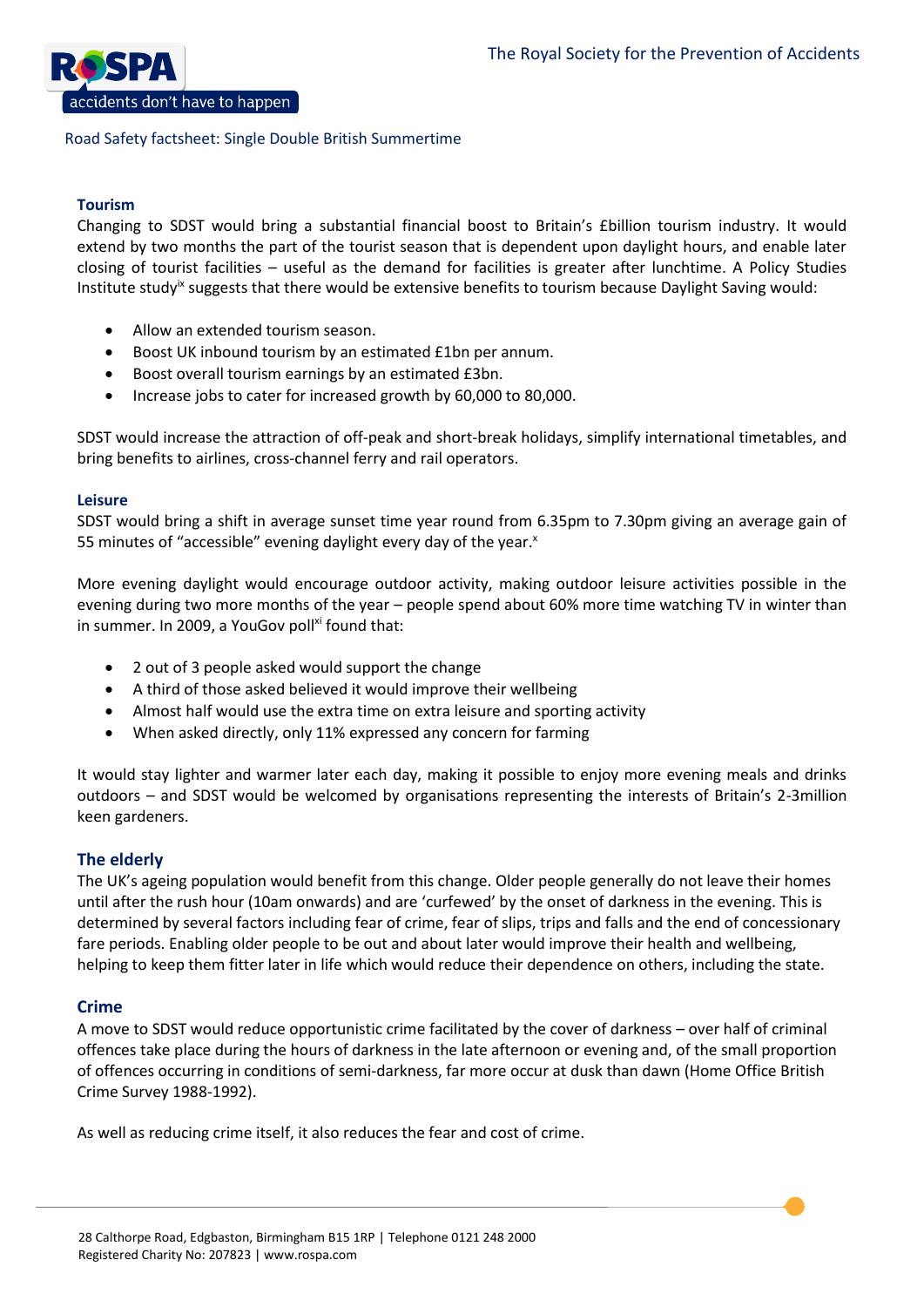

# **Opposition to the Change**

Some people are still cautious about accepting SDST. In the past, a move to SDST has been opposed by those industries whose workers rise early and utilise morning light, for example some farmers, those who collect and deliver milk, the building industry and postal workers. There is now increasing evidence that these objections are less relevant. For example, postal workers deliver mail later in the day than when the 1968/71 experiment took place. Modern farming methods have also reduced the impact on farmers, with many now neutral or positive about this proposed change. In Scotland, the National Farmers' Union position is no longer opposed to the change, as it was in the past.

In Scotland, there has been opposition to the change. A 2005 MORI poll suggested that only 40% of Scots were in favour of the change, with the main points raised being:

- 'This is something which would benefit the English, not the Scottish.' This is not true: in all the major dimensions measurable – road safety, environmental benefit and fuel cost, tourism, health and wellbeing – Scotland would benefit disproportionately compared to England and Wales.
- 'There is nothing that can be done there is only so much available daylight in Scotland.' This is not true: because Scotland has less available daylight in winter, it is more important for Scotland to manage it carefully, because it is a more precious resource. This fine-tuning is required to get the most benefit out of the available daylight north of the border.
- 'It would make sense for England to go one hour ahead and Scotland to remain where it is.' This is not true: apart from the devolution and consistency issues, this is a north-south issue, unaffected by time zones. If it were a significant east-west issue, there might be benefits in different countries in the UK going to different time-zones.
- 'More children will die because of the darker mornings.' This is not true: the effect of SDST is to save children's lives, even more so in Scotland than in England and Wales, because Scotland has longer, darker winter evenings, which is where the principal casualties occur.

Scottish opposition arose from the 1968/71 experiment because certain media reported an increase in child casualties in the morning, omitting to mention that the evening reduction had more than compensated for this increase. As a result, there is a widely-held belief that this would be bad for Scotland, when in fact, the opposite is true.

However, there is evidence that opinions in Scotland are changing. xii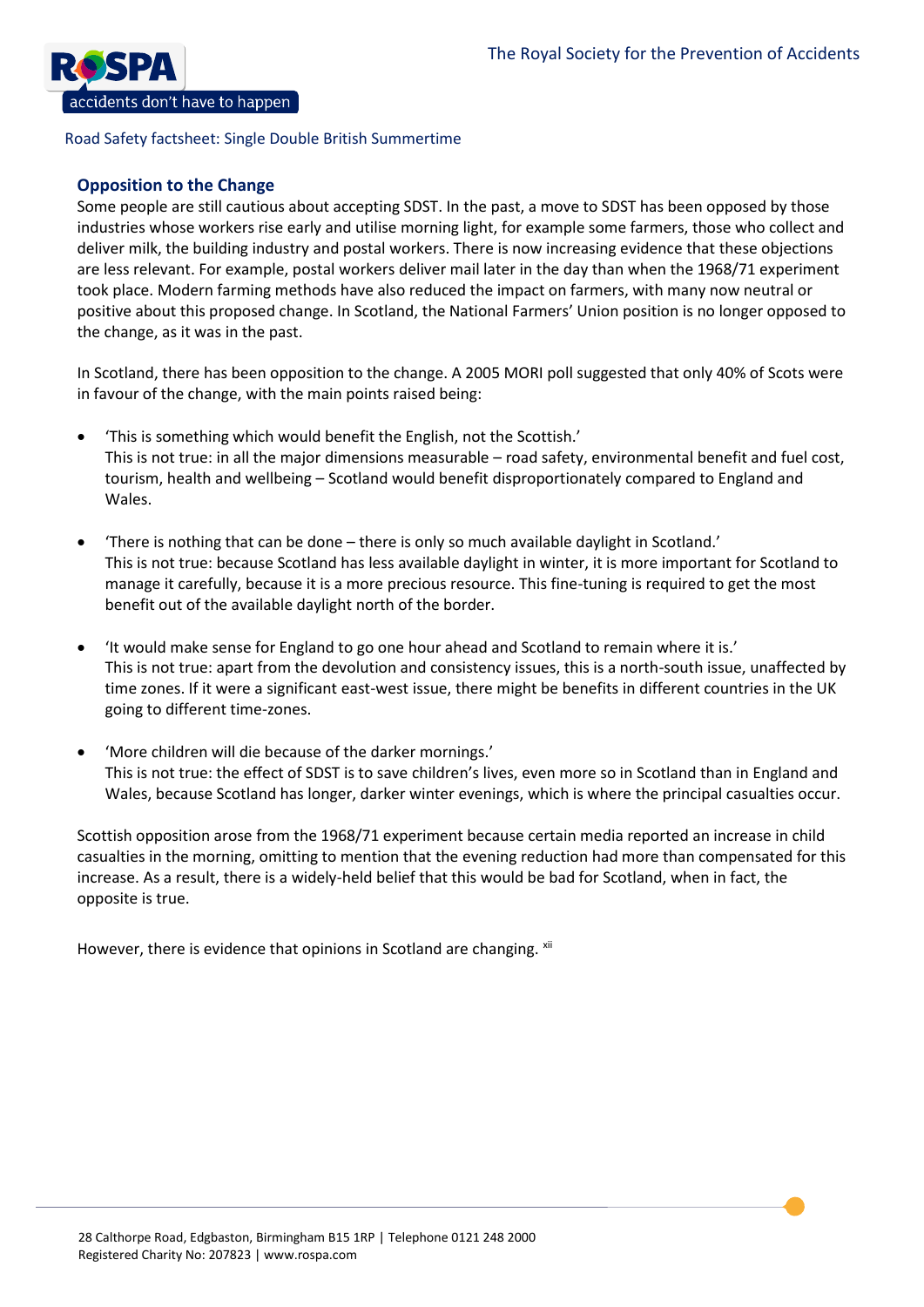

# **Summary**

Since the 1968/71 experiment, it is estimated that more than 5,000 people have died and more than 30,000 received serious injuries in the UK on the roads, for no reasons other than entrenched prejudice and lack of political will.

RoSPA recommends that lighter evenings be introduced on a trial basis for  $2 - 3$  years (similar to experiment conducted during 1968/71). The decision about continuing permanently would then be based on the consequent effects on road casualties. This would provide objective, up-to-date evidence about the effects of SDST and also enable the public and the various industry and business sectors that would be affected to experience the change for themselves.

The House of Lords is currently preparing to discuss the European Commission's proposal to end seasonal clock changes, meaning that the UK could be in British Summertime all year round. RoSPA is calling on the UK government to consider whether the current clock change is still beneficial, or even necessary. Although RoSPA would like to see SDST implemented, a move to British Summer Time (GMT+1) all year round could save an estimated 30 lives by providing an extra hour of daylight during Autumn and Winter. RoSPA are in favour of this proposal, which is realistically achievable in the current climate.